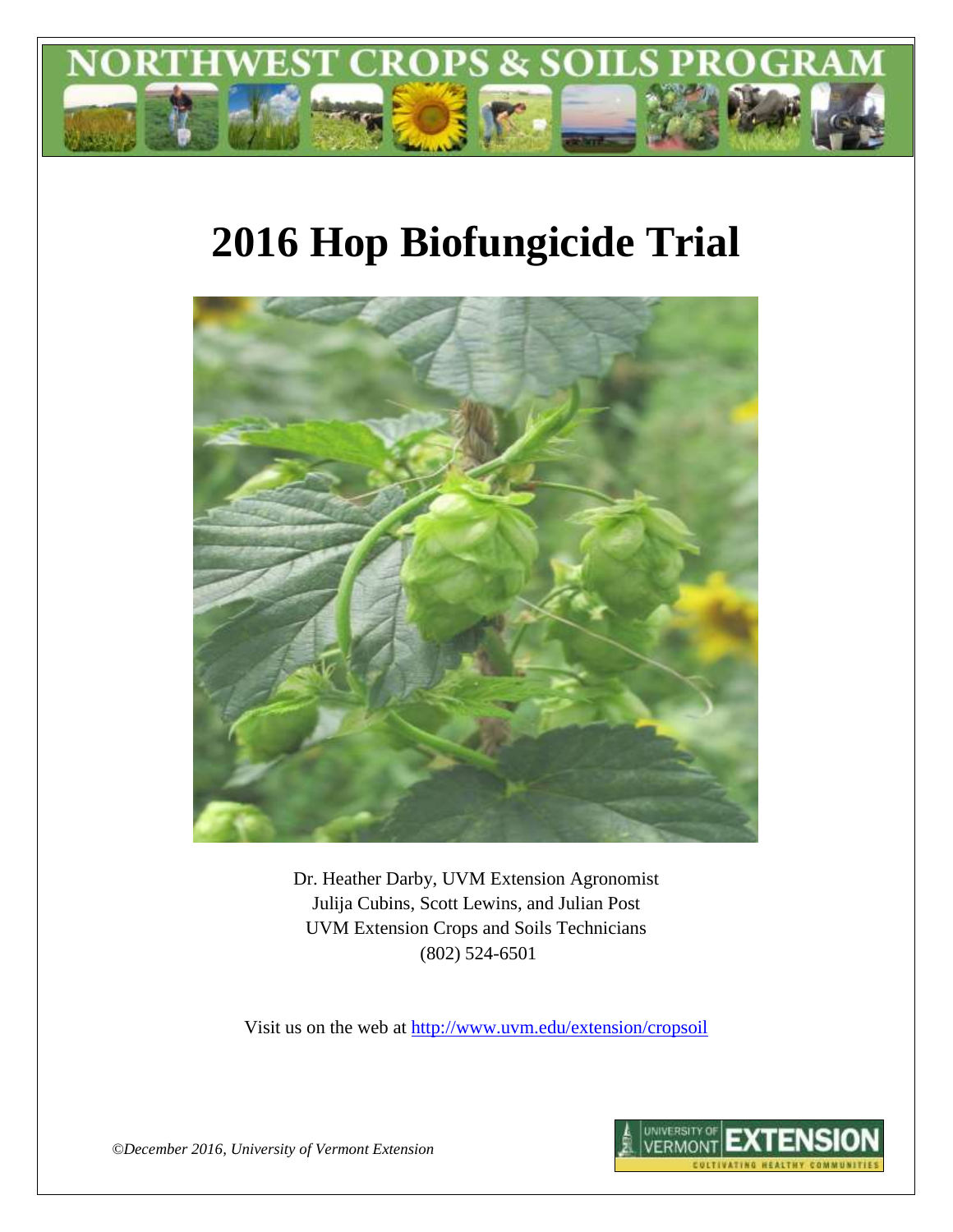## **2016 HOP BIOFUNGICIDE TRIAL**

Dr. Heather Darby, University of Vermont Extension heather.darby[at]uvm.edu

Downy mildew has been identified as the primary pathogen plaguing northeastern hop yards. This disease causes reduced yield, poor hop quality, and, in severe cases, plant death. Control measures that reduce disease incidence and have a low environmental impact are desperately needed for the region. Regular application of protectant fungicide sprays is an effective method for managing downy mildew pressure in hop yards. However, regular chemical applications can lead to residual toxicity in the soil and have a negative effect on beneficial organisms. Extended use of protectant and curative fungicides can also lead to pathogen resistance. The goal of this project was to evaluate the efficacy of organic approved biofungicides with a variety of active ingredients for control of downy mildew in hops.

# **MATERIALS AND METHODS**

The replicated research plots were located at Borderview Research Farm in Alburgh, VT on a Benson rocky silt loam. The experimental design was a randomized complete block with 10' x 20' plots (each plot had 4 hills). Plots were replicated 3 times per treatment with two hop varieties: Cascade and Nugget. Cascade is a moderately resistant cultivar and Nugget is a downy mildew susceptible cultivar. Each block was split in to four fungicide treatments. The treatments were:

## **Cease**

Cease (Bioworks Inc., EPA Reg. No. 264-1155-68539) contains a strain of *Bacillus subtilis* and uses multi-site modes of action to avoid the development of resistance. This product can be used to control a variety of fungal pathogens and bacterial diseases and is intended for use both as a foliar spray and a soil amendment. Cease is to be used at the onset of favorable disease conditions prior to the onset of symptoms.

**<http://www.bioworksinc.com/products/cease.php>**

## **Actinovate AG**

Actinovate (Novozymes BioAg Inc., EPA Reg. No. 73314-1) contains a strain of *Streptomyces lydicus* and can be used to suppress or control foliar fungal, root rot, and damping off pathogens. This product is labeled for use against downy mildew and other pathogens. Actinovate AG contains live spores of the *Streptomyces* microbe and works best if it is used prior to disease onset.

**[http://www.monsantobioag.com/global/us/Products/Documents/actinovateag\\_biofungi\\_18oz\\_case\\_calif\\_4\\_13114.pdf](http://www.monsantobioag.com/global/us/Products/Documents/actinovateag_biofungi_18oz_case_calif_4_13114.pdf)**

## **Regalia**

Regalia (Marrone Bio Innovations, EPA Reg. No. 84059-3) is a broad spectrum bio-fungicide that is active against soil borne and foliar pathogens. The active ingredient is extracted from giant knotweed (*Fallopia sachalinensis*). Regalia works by stimulating the plant's natural defenses and has antifungal and antibacterial properties. **<http://marronebioinnovations.com/ag-products/brand/regalia/>**

## **Champ WG**

Champ WG (Nufarm Americas Inc., EPA Reg. No. 55146-1) is 77% copper hydroxide and works as a control measure against downy mildew in hops. When copper hydroxide is mixed with water, it releases copper ions, which disrupt the cellular proteins of the fungus.

**<http://www.nufarm.com/USAg/ChamprWG>**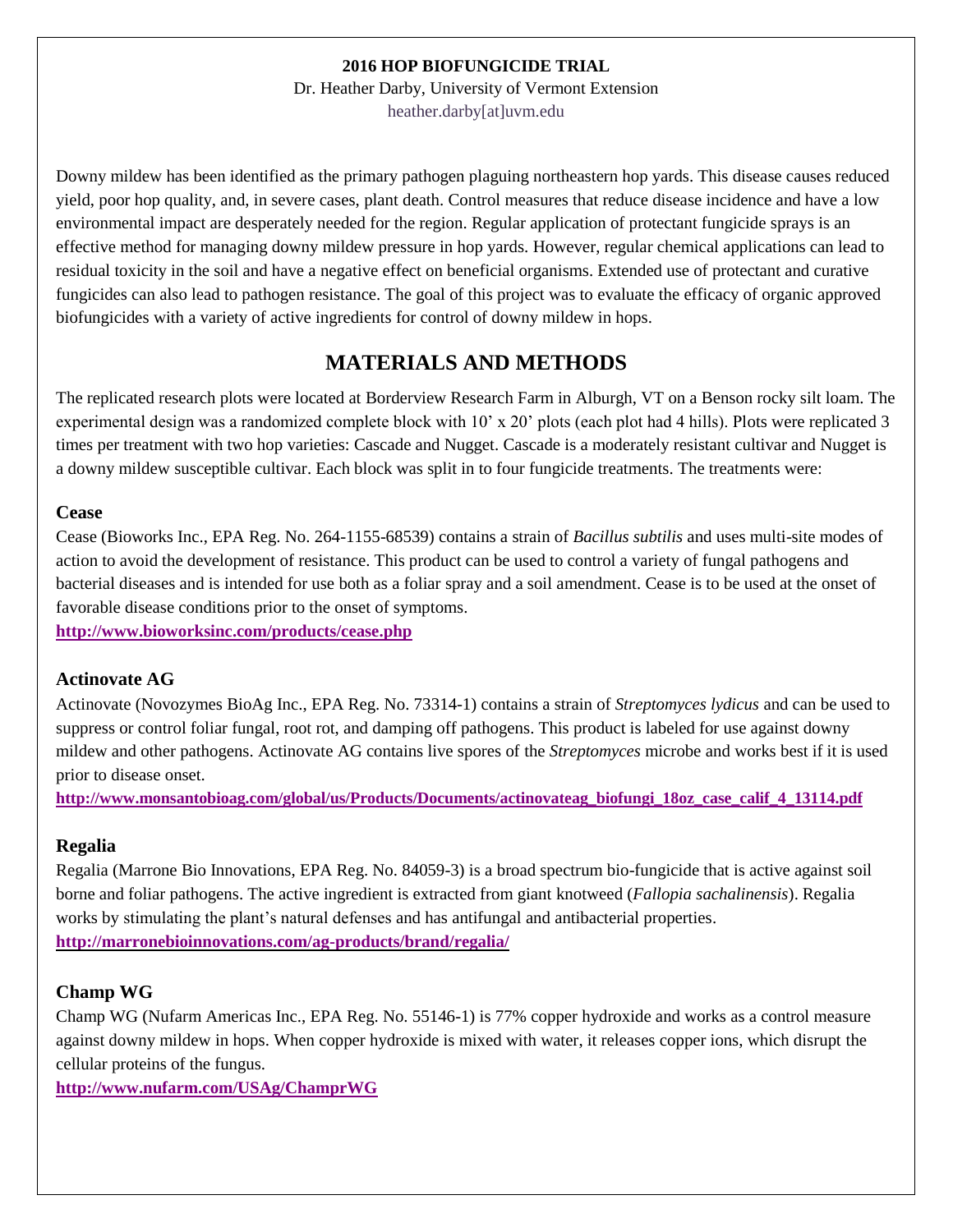All pesticides applied were OMRI-approved for use in organic systems. All pesticides were applied at rates specified by their labels. The treatments were applied using a Bellspray Inc. Model T4 backpack sprayer. This model had a carbon dioxide pressurized tank and a four nozzle boom attachment. It sprayed at a rate of 10 gallons per acre. Table 1 shows rates for the biofungicides used in this study.

| <b>Treatment</b> | <b>Active ingredient</b>                   | Rate per acre |
|------------------|--------------------------------------------|---------------|
| Champ WG         | Copper Hydroxide                           | 1.33 pounds   |
| Regalia          | Extract of Reynoutria sacharensis          | 2.40 quarts   |
| Cease            | QST 713 strain of <i>Bacillus subtilis</i> | 2.40 quarts   |
| Actinovate       | <i>Streptomyces lydicus</i> WYEC 108       | 180 grams     |

| Table 1. Biofungicide active ingredients and rates, Alburgh, VT, 2016. |  |  |  |
|------------------------------------------------------------------------|--|--|--|

This season, we calculated the number of days that had ideal downy mildew conditions using a Pacific Northwest forecasting model based on temperature and humidity, (Gent et al. 2010) (Figure 1). The model was calculated using data from an on-farm weather station at the data collection site at Borderview Research Farm, Alburgh, VT. The humidity data was collected from a nearby weather station in Chazy, NY. We found that 25 of the 183 days between April 1, 2016 and September 30, 2016 exhibited conditions considered likely for downy mildew infection. There was less downy mildew pressure in 2016 compared to 2015 where there were 38 days likely for downy mildew infection.



**Figure 1. Number of risk units, (Gent et al. 2010), Alburgh, VT, 2016** The red line at 500 risk units indicates an increased likelihood of downy mildew infection.

.

Predicting habitable conditions for downy mildew, using humidity and precipitation events, allowed us to determine optimal biofungicide application dates prior to periods of high infection risk. Given the climatic conditions of 2016, spray dates occurred weekly throughout most of the growing season. Table 2 shows fungicide application dates for the 2016 season.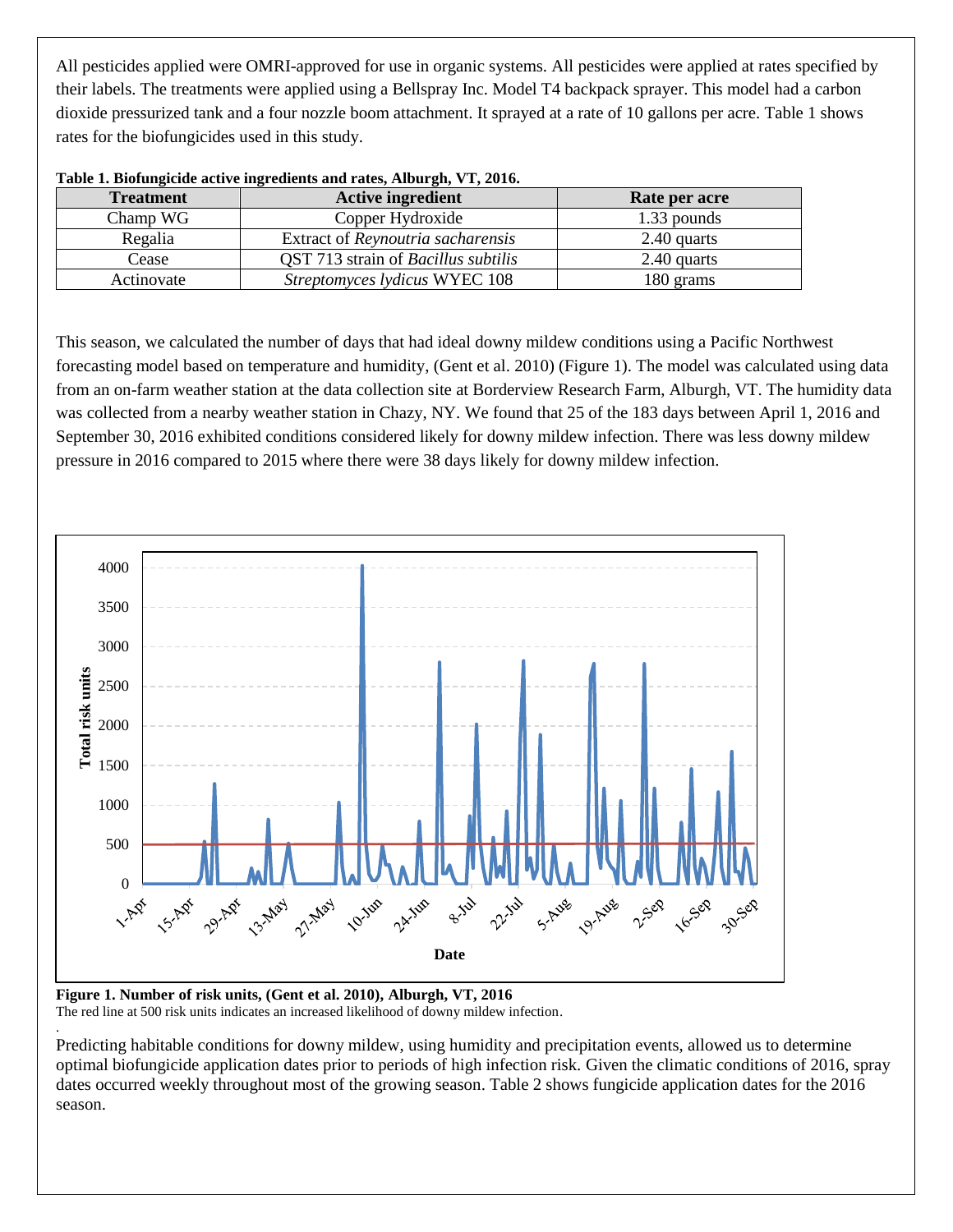## **Table 2. Biofungicide application dates, Alburgh, VT, 2016.**

| 87          |
|-------------|
| <b>Date</b> |
| 27-May      |
| $3-Jun$     |
| $1-Jul$     |
| 8-Jul       |
| $15$ -Jul   |
| $26$ -Jul   |
| 4-Aug       |
|             |

The hop yard was irrigated weekly in July and August at a rate of 3000 gallons of water per acre. Starting in late May, the hops received 4 lbs ac<sup>-1</sup> of nitrogen (N) through the irrigation system on a weekly basis until side shoots were observed. At each fertigation application, 25 lbs of sodium nitrate organic fertilizer (16-0-0) was added to the irrigation lines. The fertilizer was distributed evenly through 3000 gallons of water using a Dosatron unit. In addition to the fertigation, hops were side dressed twice during the season. In mid-May, 150 lbs  $ac^{-1}$  of Pro Gro (5-3-4) and 50 lbs  $ac^{-1}$  of sodium nitrate were applied to the plants. 100 lbs N ac<sup>-1</sup> was applied on 21-Jun using a combination of Pro Gro and Chilean Nitrate. Total N application (including fertigation) for the season was 158 lbs ac<sup>-1</sup>. All fertilizers were OMRI-approved for use in organic systems.

Throughout the season, all plots were scouted weekly for leaves exhibiting characteristics of downy mildew infection. Plots were scouted for basal spikes and rated based on severity for two weeks at the beginning of the season. During subsequent weeks, aerial spikes on each plant were counted. Basal and aerial spikes were counted by total number per plant. Leaf scouting was performed by counting 10 leaves at random on the bottom 6 feet of each plant. Spikes and leaf infection are reported as an average per plot.

Hop harvest was targeted when cones were at 21-27% dry matter. At harvest, hop bines were cut in the field and were visually assessed for disease severity on a 1-5 scale, with 5 indicating the most severe infection. The plants were then brought to a secondary location to be run through our mobile harvester (Hopster5P, hopharvester.com). Picked hop cones were weighed on a per plot basis and moisture was determined using a dehydrator. 100 cones were separated from the plots and were assessed for incidence of disease by counting the number of diseased cones. Severity was assessed on a scale of 1-10, 10 being worst. A sample of wet cones taken was from each treatment and was brought to the UVM Plant Pathology lab to quantify disease presence. All hop cones were dried to 8% moisture, baled, vacuum sealed, and then placed in a freezer. Hop samples from each plot were analyzed for alpha acids, beta acids and Hop Storage Index (HSI) by the Northwest Crops and Soils team.

Yields are presented at 8% moisture on a per acre basis. Per acre calculations were performed using the spacing in the UVM Extension hop yard biofungicide trial section of 872 hills ac<sup>-1</sup>. Yields were analyzed using the GLM procedure in SAS and brew values were analyzed using the PROC MIXED procedure in SAS with the Tukey-Kramer adjustment, which means that each cultivar was analyzed with a pairwise comparison (i.e. 'Cluster' statistically outperformed 'Cascade', 'Cascade' statistically outperformed 'Mt. Hood', etc.). Relationships between variables were analyzed using the GLM procedure.

# **RESULTS**

Weather data was recorded with a Davis Instrument Vantage PRO2 weather station, equipped with a WeatherLink data logger at Borderview Research Farm in Alburgh, VT. Missing precipitation data from 17-Aug through 31-Oct was supplemented using data provided by the NOAA from Highgate, VT. March, May, August, and September had above average temperatures. Despite the lack of rain, June and July were close to the average temperature (Table 3). While March experienced more precipitation than usual, May through September was unusually dry, accumulating 7.27 inches less rain than in a usual year. Overall, there were an accumulated 2653 growing degree days (GDDs) this season, approximately 284 more than the historical 30-year average.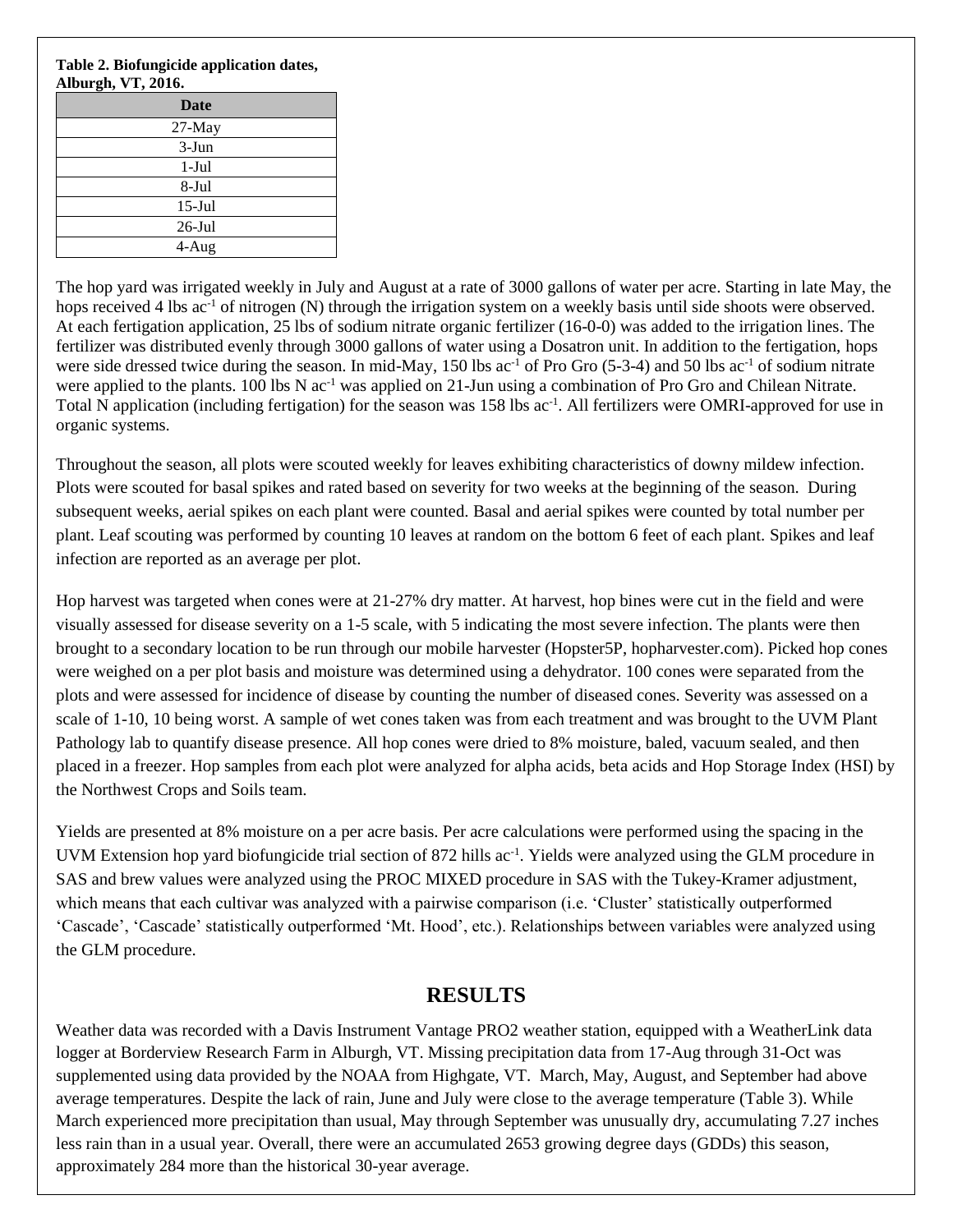| Table 3. Temperature, precipitation, and growing degree day summary, Alburgh, VT, 2016. |       |         |         |         |         |         |           |  |  |
|-----------------------------------------------------------------------------------------|-------|---------|---------|---------|---------|---------|-----------|--|--|
| Alburgh, VT                                                                             | March | April   | May     | June    | July    | August  | September |  |  |
| Average temperature $({}^{\circ}F)$                                                     | 33.9  | 39.8    | 58.1    | 65.8    | 70.7    | 71.6    | 63.4      |  |  |
| Departure from normal                                                                   | 2.90  | $-4.90$ | 1.80    | 0.00    | 0.10    | 2.90    | 2.90      |  |  |
|                                                                                         |       |         |         |         |         |         |           |  |  |
| Precipitation (inches)                                                                  | 2.50  | 2.60    | 1.50    | 2.80    | 1.80    | 3.00    | 2.50      |  |  |
| Departure from normal                                                                   | 0.29  | $-0.26$ | $-1.92$ | $-0.88$ | $-2.37$ | $-0.93$ | $-1.17$   |  |  |
|                                                                                         |       |         |         |         |         |         |           |  |  |
| Growing Degree Days (base 50°F)                                                         | 32    | 59      | 340     | 481     | 640     | 663     | 438       |  |  |
| Departure from normal                                                                   | 32    | $-16$   | 74      | 7       |         | 82      | 104       |  |  |

## **Table 3. Temperature, precipitation, and growing degree day summary, Alburgh, VT, 2016.**

Based on weather data from a Davis Instruments Vantage Pro2 with WeatherLink data logger. Historical averages are for 30 years of NOAA data (1981-2010) from Burlington, VT. Alburgh precipitation data from 8/17/16-10/31/16 was missing and was replaced by data provided by the NOAA for Highgate, VT.

Overall, there was little difference between Cascade treatments, (Table 4). The highest yielding treatment was Actinovate at 613 lbs ac<sup>-1</sup>; however, it was not statistically different from the other treatments. The lowest yielding treatment, Regalia, yielded 478 lbs ac<sup>-1</sup>. The 100 cone weight, plant disease severity, cone disease incidence, and cone disease severity were also not statistically significant between treatments. Treatments did differ by dry matter at harvest, however, there is no set value for best performance, and all treatments were harvested within the optimal range of 21-27%.

## **Table 4. Impact of biofungicides treatments on Cascade hop yield and disease, Alburgh, VT, 2016.**

|                 |      | Harvest dry |      | $100$ cone |                               | Yield at 8% | Plant disease |     |      | Cone disease |          | Cone disease |
|-----------------|------|-------------|------|------------|-------------------------------|-------------|---------------|-----|------|--------------|----------|--------------|
| Treatment       |      | matter      |      | weight     |                               | moisture    | severity      |     |      | Incidence    | severity |              |
|                 |      | %           |      |            | $\text{lbs}$ ac <sup>-1</sup> |             |               | 1-5 | %    |              |          | $1-10$       |
| Actinovate      | 21.6 | B           | 36.6 | A          | 613                           | A           | 2.33          | A   | 48.0 | A            | 1.50     | A            |
| Cease           | 23.4 | A           | 36.6 | A          | 490                           | A           | 2.00          | A   | 43.0 | A            | 2.00     | A            |
| Champ           | 22.2 | AB          | 36.5 | A          | 480                           | A           | 2.33          | A   | 44.3 | A            | 2.00     | A            |
| Regalia         | 22.2 | AB          | 36.6 | A          | 478                           | A           | 2.00          | A   | 46.7 | A            | 1.50     | A            |
| Trial mean      |      | 22.4        | 37.1 |            |                               | 516         | 2.17          |     | 45.5 |              | 1.71     |              |
| <i>p</i> -value |      | 0.230       |      | 0.739      |                               | 0.763       | 0.645         |     |      | 0.980        |          | 0.836        |

Within a column, values followed by the same letter are not significantly different from each other.

The highest yielding Nugget treatment was Regalia with 773 lbs ac<sup>-1</sup>, (Table 5). All other treatments were not statistically different from Regalia. The only characteristics that had significant values were plant disease severity and cone disease incidence. Regalia yielded plants with the lowest visual disease severity; Actinovate and Champ treatments were not statistically significant from Regalia. Champ had the least browned cones at 37.7. This value was not statistically significant from Cease and Regalia treatments. There were no statistical differences for harvest dry matter, 100 cone weight, and cone disease severity.

## **Table 5. Impact of biofungicides treatments on Nugget hop yield and disease, Alburgh, VT, 2016.**

|                 |      | Harvest dry |       | Ö<br>$100 \text{ cone}$ |     | Yield at 8%            |      | $\sim$<br>Plant disease |      | Cone disease |          | Cone disease |
|-----------------|------|-------------|-------|-------------------------|-----|------------------------|------|-------------------------|------|--------------|----------|--------------|
| Treatment       |      | matter      |       | weight                  |     | moisture               |      | severity                |      | Incidence    | severity |              |
|                 |      | %           |       |                         |     | $lbs$ ac <sup>-1</sup> |      | 1-5                     | %    |              |          | 1-10         |
| Actinovate      | 23.2 | A           | 42.1  | A                       | 687 | A                      | 2.00 | AB                      | 68.0 | B            | 2.17     |              |
| Cease           | 22.2 | A           | 44.9  | A                       | 655 | A                      | 2.50 | B                       | 49.0 | AB           | 1.67     | A            |
| Champ           | 21.4 | A           | 41.3  | A                       | 673 | A                      | 2.17 | AB                      | 37.7 | A            | 1.83     | A            |
| Regalia         | 22.5 | A           | 44.3  | A                       | 773 | A                      | 1.67 | A                       | 51.0 | AB           | 1.83     | A            |
| Trial mean      |      | 22.3        | 43.1  |                         |     | 697                    |      | 2.08                    |      | 51.4         |          | 1.88         |
| <i>p</i> -value |      | 0.417       | 0.491 |                         |     | 0.692                  |      | 0.096                   |      | 0.163        |          | 0.599        |

Within a column, values followed by the same letter are not significantly different from each other.

After harvest, cones were examined under a microscope for the presence of disease spores; alternaria, downy mildew, and fusarium were found on the hop cones, (Image 1, Table 6). Alternaria was identified on the majority of Nugget cones, and on all Cascade cones that were examined. Downy mildew was much more prevalent on Nugget cones than on Cascade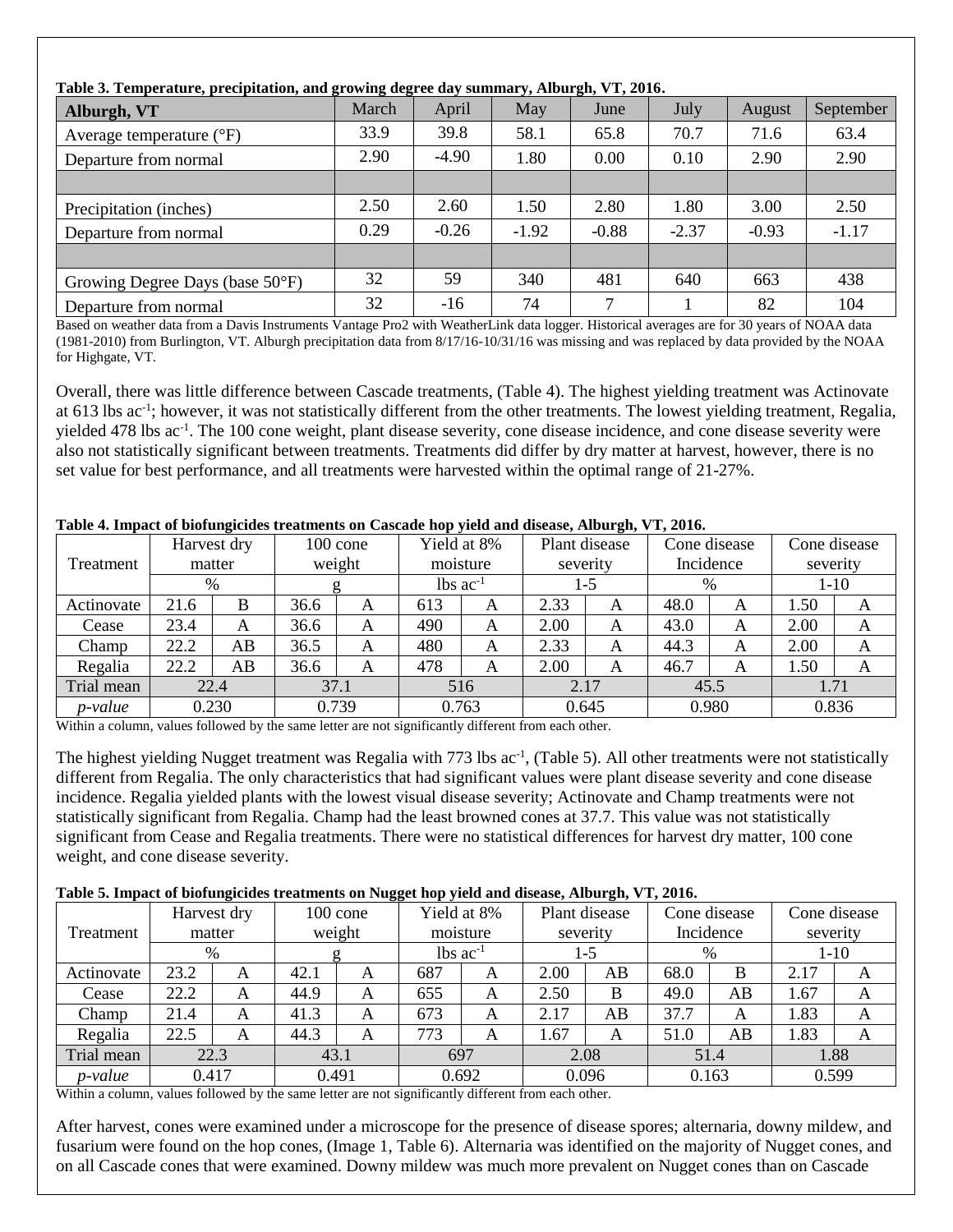cones. Nugget is susceptible to downy mildew, and Cascade is moderately resistant. Fusarium was not found on Nugget cones, but was found in small quantities on Cascade cones.



**Image 1. Cones infected with alternaria, fusarium, and downy mildew**

### **Table 6. Cone diseases by cultivar and treatment, Alburgh, VT, 2016.**

| Cultivar | Treatment  | Cones with disease present |              |          |  |  |  |
|----------|------------|----------------------------|--------------|----------|--|--|--|
|          |            | Alternaria                 | Downy Mildew | Fusarium |  |  |  |
|          | Actinovate | 100%                       | 0%           | 30%      |  |  |  |
| Cascade  | Cease      | 100%                       | 40%          | 20%      |  |  |  |
|          | Champ      | 100%                       | 0%           | 0%       |  |  |  |
|          | Regalia    | 100%                       | 0%           | 20%      |  |  |  |
|          | Actinovate | 80%                        | 80%          | 0%       |  |  |  |
|          | Cease      | 90%                        | 50%          | 0%       |  |  |  |
| Nugget   | Champ      | 100%                       | 40%          | 0%       |  |  |  |
|          | Regalia    | 90%                        | 30%          | 0%       |  |  |  |

Cones were grouped by treatment rather than plot, so no statistics are available.

Leaf infection is indicative of in-season downy mildew infection (Table 7). There were no statistically significant treatments; however Champ was the top performing treatment for both hop varieties. There were no statistically significant differences between treatments for aerial and basal spike presence (data not shown).

|            | Leaf infection |         |        |   |  |  |  |
|------------|----------------|---------|--------|---|--|--|--|
| Treatment  |                | Cascade | Nugget |   |  |  |  |
| Actinovate | 0.002          | A       | 0.001  | A |  |  |  |
| Cease      | 0.002          | Α       | 0.001  | Α |  |  |  |
| Champ      | 0.000          | Α       | 0.000  | А |  |  |  |
| Regalia    | 0.000          | Α       | 0.004  | Α |  |  |  |
| Trial mean | 0.001          |         | 0.002  |   |  |  |  |
| p-value    | 0.281          |         | 0.897  |   |  |  |  |

### **Table 7. Leaf infection by treatment and variety, Alburgh, VT 2016.**

Within a column, values followed by the same letter are not significantly different from each other.

Table 8 shows hop brewing quality values for Cascade plants by fungicide treatment. Ideal Cascade acid content ranges between 5.5-9.0% for alpha acid and between 6.0-7.5% for beta acid. No treatment fell in the range for optimal alpha acid content. Actinovate, Champ, and Regalia treatments fell in the optimal range for beta acid; plots treated with Cease did not. Overall, the treatments did not differ significantly in quality.

As the hops "age" with exposure to time, heat and oxygen, the *α-*acids are converted into a variety of unflavored and offflavored compounds, collectively referred to as "oxidized *α-*acids." As the oxidation takes place, the absorbance of UV light at the wavelength corresponding to the α-acids decreases, while the absorbance at the wavelength corresponding to the oxidized *α-*acids increases. The ratio of one absorbance value to the other gives a unit-less number known as the Hop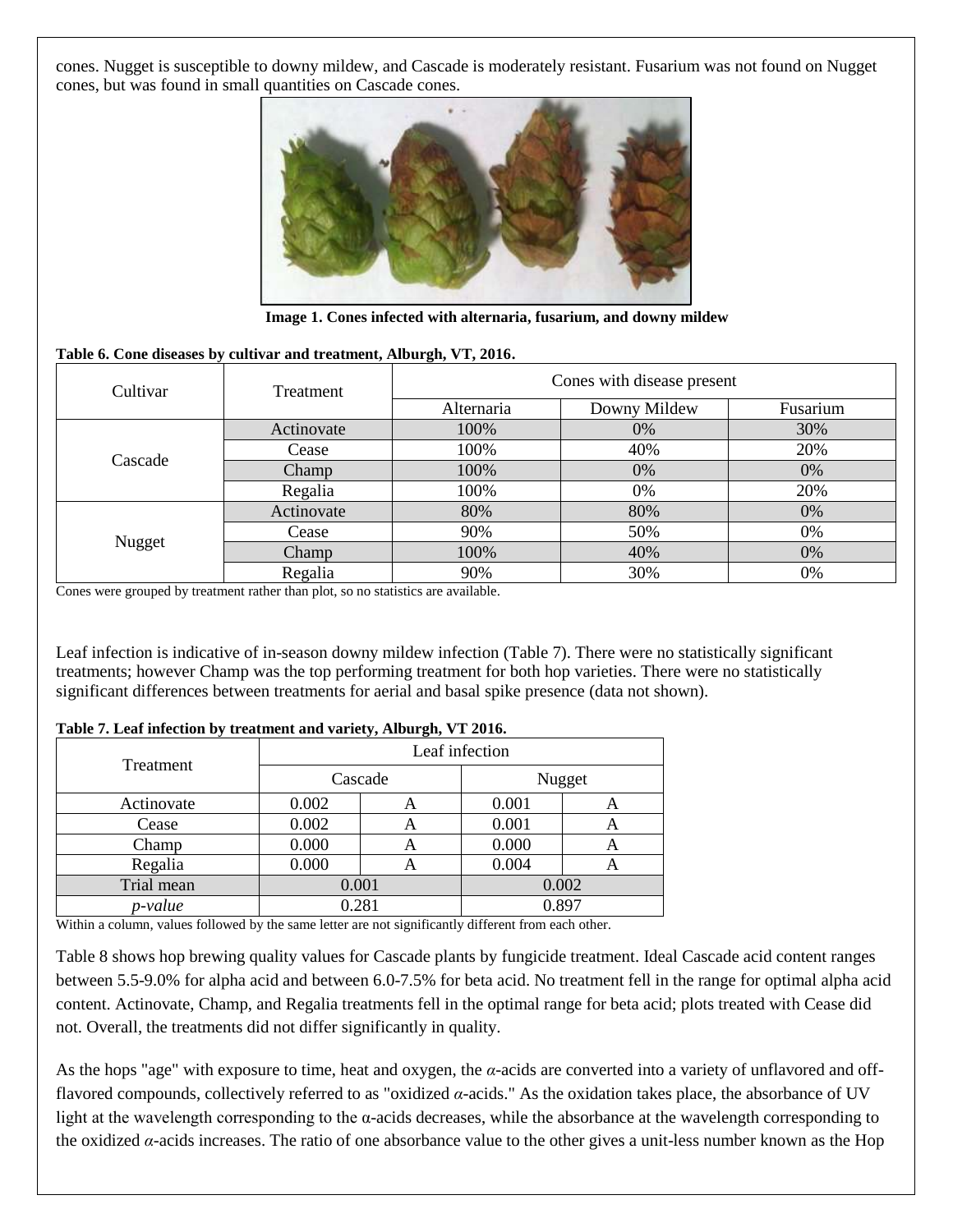Storage Index. The HSI values run from a low of about 0.15 to a high of about 2.5. On this scale, lower numbers are "good" and higher numbers are "bad." Overall, the HSI values for the treatments did not differ significantly.

| Treatment  | Alpha acids |   | Beta acids |       | Hop storage index |       |  |
|------------|-------------|---|------------|-------|-------------------|-------|--|
|            | $\%$        |   | $\%$       |       |                   |       |  |
| Actinovate | 5.30        | A | 7.43       | A     | 0.203             | A     |  |
| Cease      | 5.12        | А | 4.16       | A     | 0.189             | A     |  |
| Champ      | 4.94        | А | 6.71       | Α     | 0.201             | А     |  |
| Regalia    | 5.44        | А | 7.45       | A     | 0.181             | А     |  |
| Trial mean | 5.17        |   | 7.14       |       | 0.194             |       |  |
| p-value    | 0.914       |   |            | 0.851 |                   | 0.728 |  |

**Table 8. Cascade alpha and beta acid content and hop storage index values, Alburgh, VT, 2016.**

Within a column, values followed by the same letter are not significantly different from each other.

Nugget brewing quality values are shown in Table 9. The fungicide treatments did not significantly differ in alpha or beta acids. Ideal Nugget acid content ranges from 13.5-16.0% for alpha acid, and between 4.40-5.50% for beta acid. No treatment fell in the range for optimal alpha or beta acid content. Overall, the alpha, beta, and HSI values for the treatments were not statistically different from one another.

| oo<br>Treatment | Alpha acids |                  | Beta acids | - | Hop storage index |   |  |
|-----------------|-------------|------------------|------------|---|-------------------|---|--|
|                 | $\%$        |                  | %          |   | $\%$              |   |  |
| Actinovate      | 11.1        |                  | 3.93       | A | 0.219             | A |  |
| Cease           | 10.2        | $\blacktriangle$ | 3.62       | A | 0.210             | A |  |
| Champ           | 10.5        | A                | 3.75       | A | 0.222             | А |  |
| Regalia         | 12.3        | А                | 4.21       | A | 0.231             | Α |  |
| Trial mean      | 11.0        |                  | 3.88       |   | 0.220             |   |  |
| p-value         | 0.347       |                  | 0.345      |   | 0.681             |   |  |

## **Table 9. Nugget alpha and beta acid content and hop storage index values, Alburgh, VT, 2016.**

Within a column, values followed by the same letter are not significantly different from each other.

# **DISCUSSION**

Hop downy mildew is present in most, if not all, hop yards in the Northeast. The pathogen has been systemic in our research hop yard in Alburgh since 2012. It is possible to manage downy mildew in the northeast; however it requires a multi-faceted approach that can include crowning, using disease forecasting models, applying fungicides, and removing infected plant materials.

During the wet 2015 season, fungicides containing copper were the most effective at managing downy mildew. In 2016, however, there was no clear advantage to using one fungicide treatment over another. It is possible downy mildew was unable to sporulate prolifically and infect plants due to the dry conditions. The main transport mechanisms for downy mildew is rain splash; while some plants exhibited severe downy mildew leaf sporulation, due to the lack of rain, it is likely these spores were unable to travel and infect adjacent plants. We hope to explore these organic fungicide options again during the 2017 growing season.

While downy mildew can have major implications on plant productivity and survival, it does not play as large a role in cone browning as we had originally anticipated. Over the past two growing seasons, Alternaria has played an important role in cone browning and post-harvest cone aesthetic. Alternaria is a secondary pathogen able to infect cones late in the season after fungicide spray applications have stopped. In order to produce the highest quality crop, we hope to research this pathogen in the future and decrease late season infection. There are few conventional products labeled for this disease, so further research will need to be conducted to determine the efficacy of organic methods of control.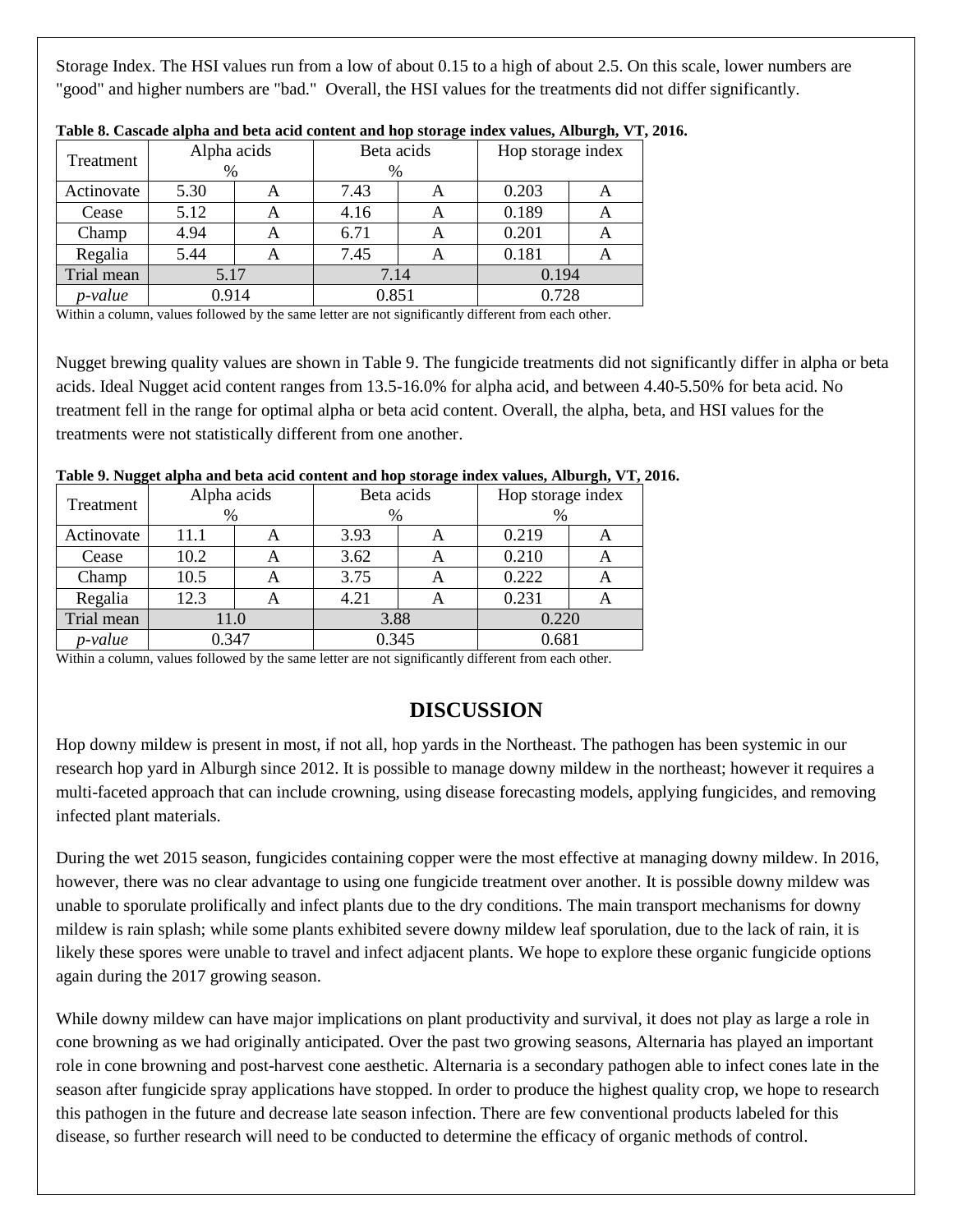This trial provides insight to how much variability can occur from season to season regarding environmental conditions, yield, and disease prevalence. The amount of infection in the research hop yard was dramaticly lower in 2016 than in 2015; this difference can be largely attributed to the discrepancies in growing conditions between the two years. While there was little downy mildew in 2016, it is important to acknowledge this only reflects one year of data collection. Good scouting habits, disease forecasting models, and other tools are imperative to maintain a healthy and productive hop yard.

# **WORKS CITED**

Gent, D., Ocamb, C., & Farnsworth, J. (2010). Forecasting and Management of Hop Downy Mildew. Plant Disease (94), 425-431.

Other fungicides registered for use in Vermont are listed in Appendix A. Regulations change frequently. Always read the label on the product for accurate information on where the product can be applied and how to use it safely. The following PNW handbook provides more information about fungicide options: [https://pnwhandbooks.org/plantdisease/host](https://pnwhandbooks.org/plantdisease/host-disease/hop-humulus-lupulus-downy-mildew)[disease/hop-humulus-lupulus-downy-mildew](https://pnwhandbooks.org/plantdisease/host-disease/hop-humulus-lupulus-downy-mildew)

# **ACKNOWLEDGEMENTS**

The UVM Extension Crops and Soils Team would like to thank Borderview Research Farm and staff for their generous help with the trials. We would like to thank Nate Brigham, Erica Cummings, Kelly Drollette, Hillary Emick, Abha Gupta, Lindsey Ruhl, Xiaohe "Danny" Yang, and Sara Ziegler for their assistance with data collection and entry. This work is made possible through funding provided by the USDA Hatch Initiative.

*UVM Extension helps individuals and communities put research-based knowledge to work.*



Any reference to commercial products, trade names, or brand names is for information only, and no endorsement or approval is intended. Issued in furtherance of Cooperative Extension work, Acts of May 8 and June 30, 1914, in cooperation with the United States Department of Agriculture. University of Vermont Extension, Burlington, Vermont. University of Vermont Extension and U.S. Department of Agriculture, cooperating, offer education and employment to everyone without regard to race, color, national origin, gender, religion, age, disability, political beliefs, sexual orientation, and marital or familial status.